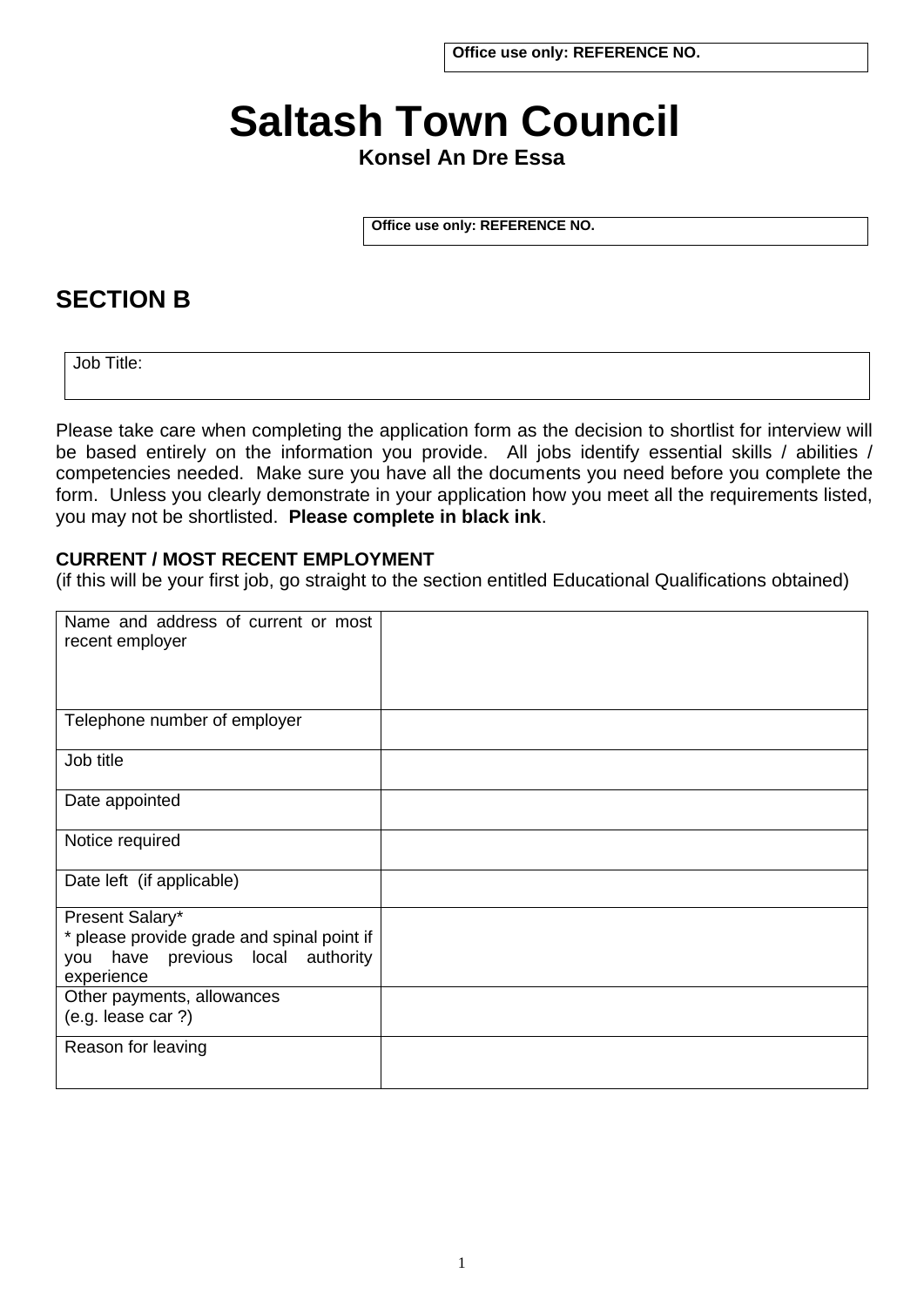Saltash Town Council values and develops a diverse workforce and treats all employees and applicants for employment fairly.

### **EMPLOYMENT HISTORY**

Starting with your most recent appointment and working backwards, ensure all periods of time are accounted for, and any gaps in employment explained, for example unemployment, voluntary work, travel etc. You may attach an additional sheet if required. Please ensure there are no gaps in the history of your employment and other experience.

| From<br>DD/MM/Y<br><b>YYY</b> | To<br>DD/MM/Y<br><b>YYY</b> | Name and<br>address of<br>Employer | Job title and<br>brief description of duties | Salary * and reason for<br>leaving |
|-------------------------------|-----------------------------|------------------------------------|----------------------------------------------|------------------------------------|
|                               |                             |                                    |                                              |                                    |
|                               |                             |                                    |                                              |                                    |
|                               |                             |                                    |                                              |                                    |
|                               |                             |                                    |                                              |                                    |
|                               |                             |                                    |                                              |                                    |
|                               |                             |                                    |                                              |                                    |
|                               |                             |                                    |                                              |                                    |
|                               |                             |                                    |                                              |                                    |
|                               |                             |                                    |                                              |                                    |
|                               |                             |                                    |                                              |                                    |

\* Please provide Grade and spinal pay point if you have previous Local Authority experience.  **EDUCATIONAL QUALIFICATIONS OBTAINED** 

If the job requires you to hold a particular qualification, you will be asked to produce original evidence if shortlisted.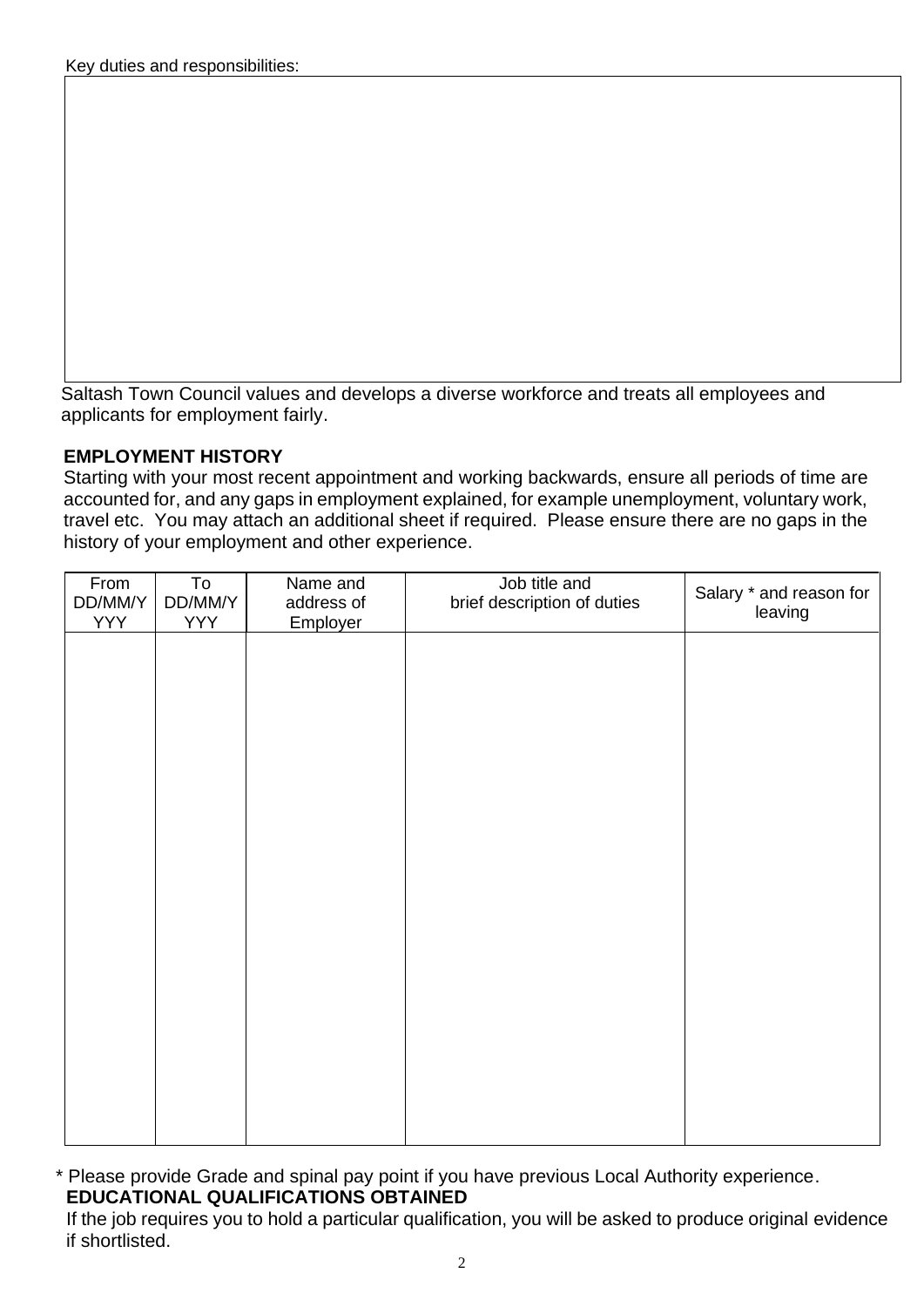| <b>Relevant Qualifications</b><br>(e.g. CSE, GCSE, 'O'/'A'<br>Level, NVQ, Degree,<br>professional or<br>equivalent) | <b>Subject</b><br>(e.g. English, Mathematics, Business<br>Administration, Law) | Grade<br>(e.g. A, B, C, 1, 2,<br>3, Distinction,<br>Pass | Office use<br>only<br>Certificates<br>checked by: |
|---------------------------------------------------------------------------------------------------------------------|--------------------------------------------------------------------------------|----------------------------------------------------------|---------------------------------------------------|
|                                                                                                                     |                                                                                |                                                          |                                                   |
|                                                                                                                     |                                                                                |                                                          |                                                   |
|                                                                                                                     |                                                                                |                                                          |                                                   |
|                                                                                                                     |                                                                                |                                                          |                                                   |
|                                                                                                                     |                                                                                |                                                          |                                                   |
|                                                                                                                     |                                                                                |                                                          |                                                   |
|                                                                                                                     |                                                                                |                                                          |                                                   |
|                                                                                                                     |                                                                                |                                                          |                                                   |
|                                                                                                                     |                                                                                |                                                          |                                                   |
|                                                                                                                     |                                                                                |                                                          |                                                   |

## **Continue on a separate sheet if necessary.**

 **OTHER TRAINING AND DEVELOPMENT:** Please list below relevant job-related training, specialist training and include details of education currently being undertaken or planned.

| Title and brief description of course/qualification |  |  |
|-----------------------------------------------------|--|--|
|                                                     |  |  |
|                                                     |  |  |
|                                                     |  |  |
|                                                     |  |  |
|                                                     |  |  |
|                                                     |  |  |

#### **Continue on a separate sheet if necessary.**

#### **MEMBERSHIP OF PROFESSIONAL BODIES (if applicable):**

| Institute or Association | Level of<br>Membership | <b>Membership Number</b> | <b>How Obtained</b><br>(e.g. election or<br>qualification) | Date obtained<br>DD/MM/YYYY |
|--------------------------|------------------------|--------------------------|------------------------------------------------------------|-----------------------------|
|                          |                        |                          |                                                            |                             |
|                          |                        |                          |                                                            |                             |
|                          |                        |                          |                                                            |                             |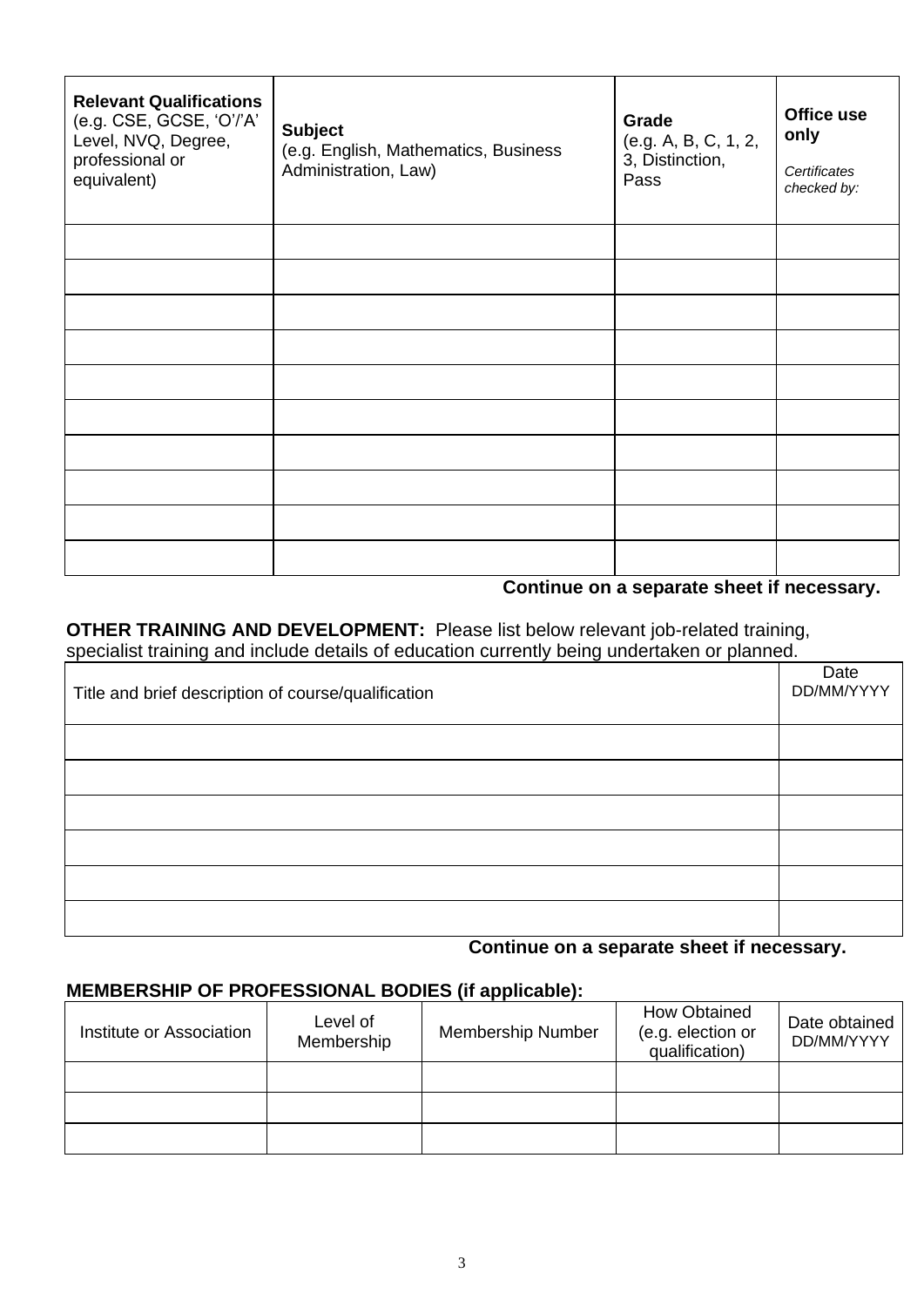#### **ADDITIONAL INFORMATION**

| If your job requires you to travel (which will be clear from your job<br>description / role profile) do you hold a full valid current driving licence?                                                                                                 | N/A<br>Yes I<br>No. |
|--------------------------------------------------------------------------------------------------------------------------------------------------------------------------------------------------------------------------------------------------------|---------------------|
| Do you have access to transport?                                                                                                                                                                                                                       | N/A<br>Yes l<br>No. |
| Under the Working Time Regulations 1998, the Council must monitor<br>the hours worked by its employees. Please confirm whether this will<br>be your only employment. If not, please provide details including days<br>and hours worked / work pattern. | No l<br>Yes         |

# **REASONS FOR APPLYING FOR THIS JOB (applicable to ALL applicants)**

**Please state the reasons why you are applying for this job**. This is an important part of your application and we strongly advise you to use this opportunity to explain your suitability for the job. This information is used to draw up a shortlist and is directly related to the fair assessment of your application. If you do not provide sufficient evidence on these points, your application may be rejected.

In your application pack, you have been given a Job Description and Person Specification which identifies the essential experience and knowledge required for the job, or a Role Profile identifying the competencies required. Please provide examples and evidence of your experience and abilities which relate directly to the job being applied for.